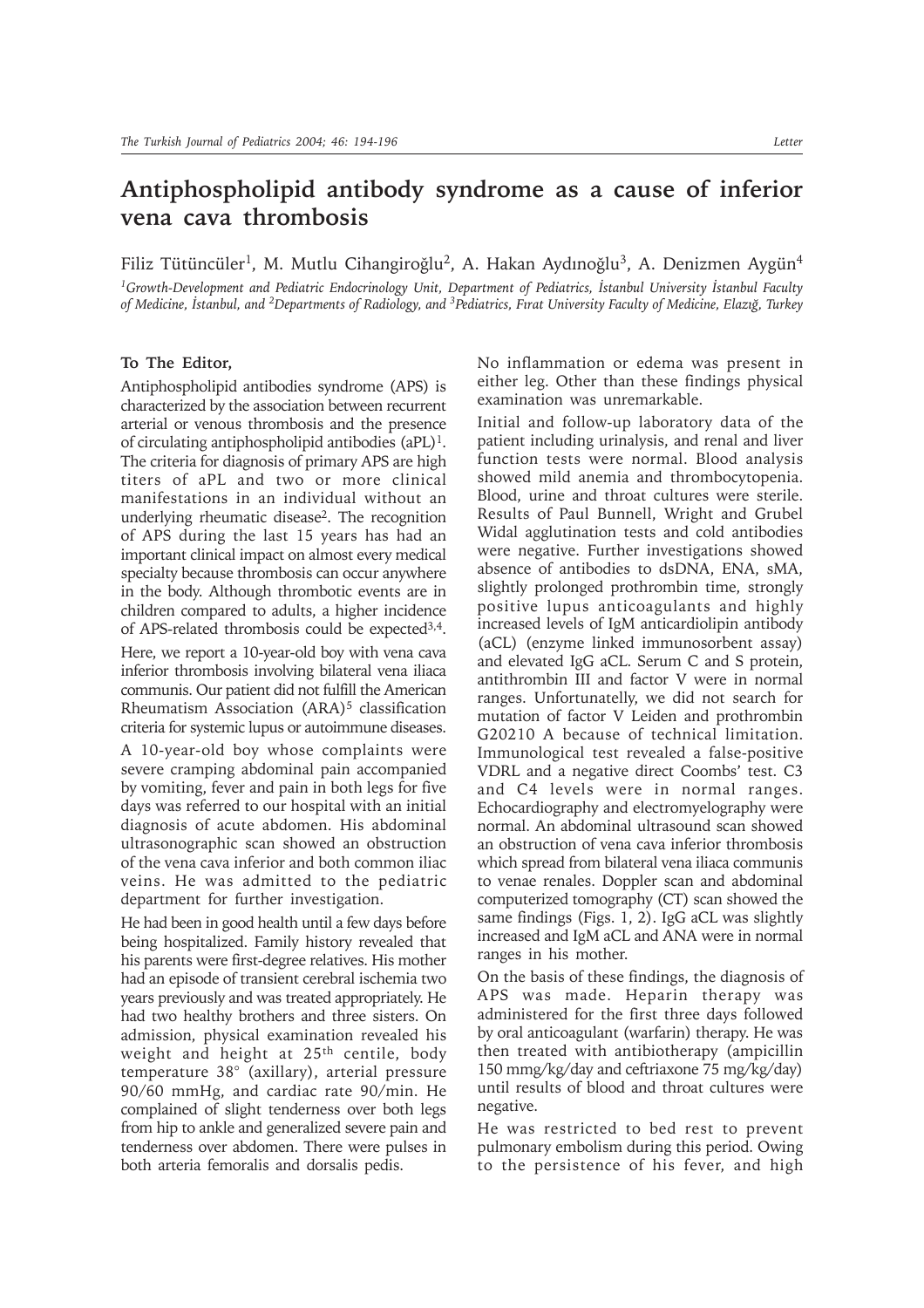

**Fig. 1.** Colored Doppler ultrasonograph scan shows thrombosis within vena cava inferior and heterogeneous appearance.



**Fig. 2.** Contrast enhanced computerized tomography (CT) scan of abdomen obtained at renal vein level shows thrombosis within vena cava inferior distal to the junction of right vein to vena cava inferior giving a hypodense appearance.

sedimentation rate and aCL levels despite oral anticoagulant therapy, standard steroid therapy (prednisolone 2 mg/kg/day) was added. Steroid was withdrawn after his recovery in five days. After three weeks, the sedimentation rate was normal and repeated colored Doppler scan showed disappearance of thrombosis. He was discharged home with warfarin therapy. One year after the diagnosis, the patient continued to be well and did not complain of further symptoms related to thromboembolic phenomena.

At present, there is no agreement about the treatment of APS in children, as clinical experience is very limited<sup>3,6</sup>. Plasma exchange, immunosuppressive drugs, steroids and anticoagulants may be useful in APS where no clear therapeutic guidelines seem yet available7. Steroids are recommended in adult patients with primary APS, but only in the presence of repeated thromboembolic phenomena, with or without anticoagulant therapy<sup>2</sup>. Although steroid treatment has been suggested when APS is associated with systemic lupus erythematosis (SLE) or autoimmune diseases, we used it to treat our patient because of persisting fever, and increased sedimentation rate and aPL levels. After steroid treatment, he recovered rapidly and his fever sulosided. Our experience suggests that corticosteroid therapy may play a role in the prompt normalization of body temperature and general condition. Saca et al.8 reported a patient with Budd Chiari syndrome whose aCL levels

were high and whose mother and three siblings also had high levels of aCL. They suggested that APS might be an inherited disease. Our patient had high levels of aCL his mother also had slightly increased aCL levels. We therefore conclude that APS might be inherited and the molecular diagnosis studies would be important for this disease in the future.

In conclusion, the observation of this case indicates that primary antiphospholipid syndrome may present with different features in children. We suggest that primary APS should be considered in cases of thrombosis when thromboembolic phenomena occur in children not fulfilling ARA criteria for autoimmune diseases.

## **Acknowledgement**

We would like to thank Prof. Dr. Aytemiz Gürgey and Prof. Dr. Ayşın Bakkaloğlu for their support in the analysis of laboratory investigations.

## **REFERENCES**

- 1. Ravelli A, Martini A. Antiphospolipid antibody syndrome in pediatric patients. Rheum Dis Clin North Am 1997; 23: 657-657.
- 2. Falcini F, Taccetti G, Trapani S, Petralli S, Matucci-Cerinic M. Primary antiphospholipid syndrome: a report of two pediatric cases. J Rheumatol 1991; 18: 1085-1087.
- 3. Harris En, Hugles GR, Gharavi AE. Anticardiolipin antibodies and lupus anticoagulant. Clin Exp Rheumatol 1986; 4: 187-190.
- 4. Hughes GR. The antiphospholipid syndrome: ten years on. Lancet 1993; 342: 341-344.